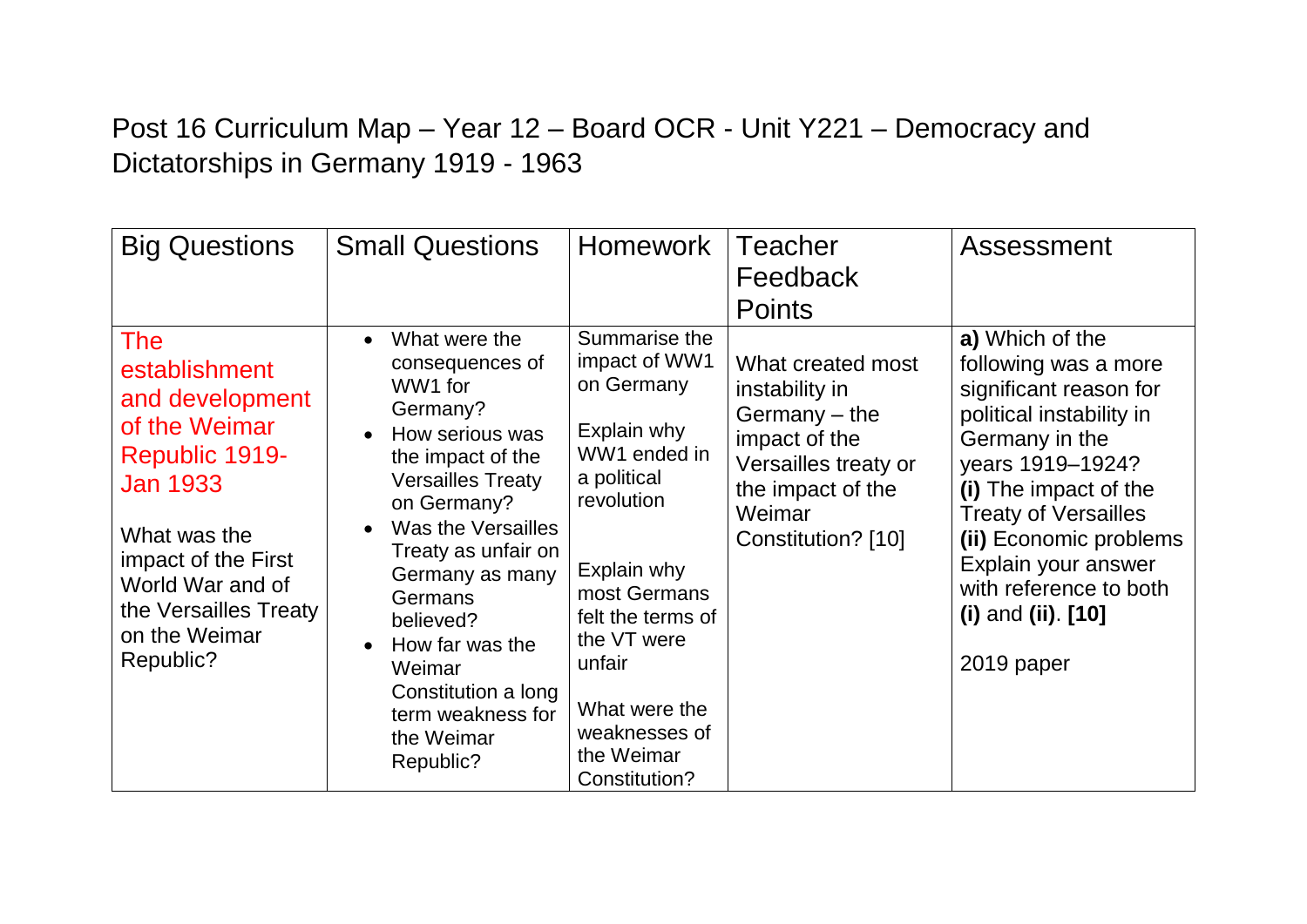| How serious were<br>the challenges to<br>the Weimar<br>Republic in the early<br>1920s, and were the<br>Left or the Right a<br>bigger threat? | <b>Were Coalition</b><br>governments a<br>source of<br>weakness for the<br><b>Weimar Republic?</b><br>How different are<br>left wing and right<br>wing political<br>beliefs?<br>Why did the<br>Communists fail to<br>overthrow the<br><b>Weimar Republic?</b><br>Why did the Kapp<br>and Munich<br>Putsches fail to<br>overthrow the<br><b>Weimar Republic?</b> | Definition of left<br>and right<br><b>Mapping</b><br>political<br>spectrum in<br>Germany task<br>Summary of<br><b>Spartacist</b><br>revolt /<br>explanation of<br>why it failed<br>Chart / mind<br>map of groups /<br>ideologies of<br>extreme right<br>What do the<br>failure of the<br>KP/MP<br>indicate about<br>the stability of<br>the WR? | Which group posed a<br>greater threat to the<br>Weimar Republic -<br>the left or the right?<br>[10] | a) Which of the following<br>was a more significant<br>reason for political<br>instability in Germany in<br>the<br>years 1919-1924?<br>(i) The impact of the Treaty<br>of Versailles<br>(ii) Economic problems<br>Explain your answer with<br>reference to both (i) and<br>$(ii)$ . [10]<br>Question from 2019<br>paper |
|----------------------------------------------------------------------------------------------------------------------------------------------|-----------------------------------------------------------------------------------------------------------------------------------------------------------------------------------------------------------------------------------------------------------------------------------------------------------------------------------------------------------------|-------------------------------------------------------------------------------------------------------------------------------------------------------------------------------------------------------------------------------------------------------------------------------------------------------------------------------------------------|-----------------------------------------------------------------------------------------------------|-------------------------------------------------------------------------------------------------------------------------------------------------------------------------------------------------------------------------------------------------------------------------------------------------------------------------|
| How far did<br>hyperinflation<br>threaten the Weimar<br>Republic?                                                                            | Why did the<br>$\bullet$<br>French invade the<br>Ruhr?                                                                                                                                                                                                                                                                                                          | Explain the<br>chain of events<br>that resulted in<br>hyperinflation                                                                                                                                                                                                                                                                            | Assess the view that the<br>Weimar Republic was<br>doomed from the start by<br>its own actions (20) | a) Which of the following<br>was a more significant<br>reason for political<br>instability in Germany in<br>the                                                                                                                                                                                                         |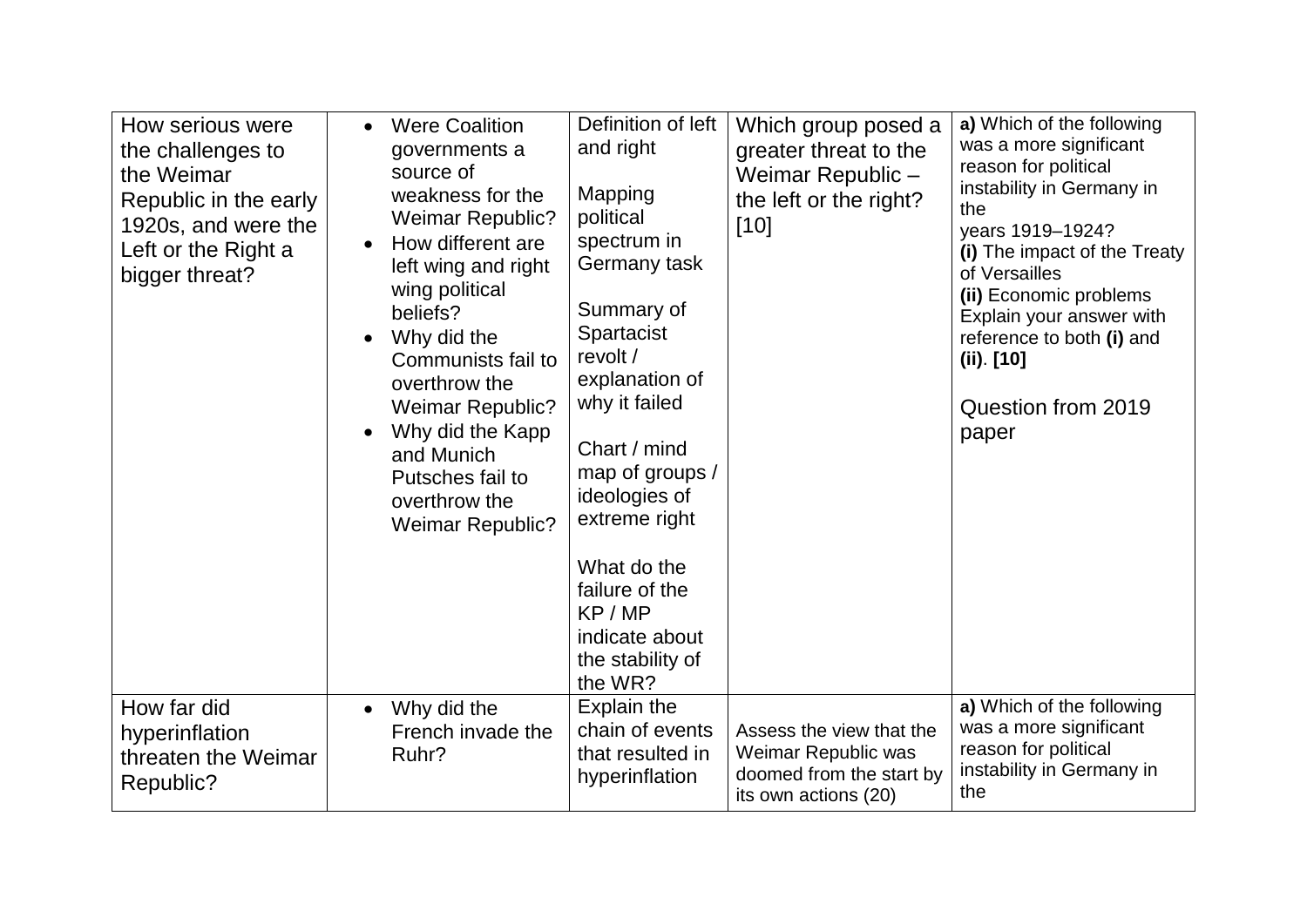|                                                                                                       | Was the<br>emergence of<br>hyperinflation the<br>fault of the<br>Versailles Treaty /<br>Allied powers?<br>What damage was<br>done to the<br>Weimar Republic,<br>politically and<br>economically, by<br>hyperinflation?<br>How did<br>$\bullet$<br>Stresemann<br>stabilise the<br>Weimar economy | Task on who<br>was to blame<br>for<br>hyperinflation<br>Task on<br>winners and<br>losers from<br>hyperinflation<br>Mind map as<br>preparation for<br>TFP essay task |                                                                                                                  | years 1919-1924?<br>(i) The impact of the Treaty<br>of Versailles<br>(ii) Economic problems<br>Explain your answer with<br>reference to both (i) and<br>(ii). [10]<br>Question from 2019<br>paper                        |
|-------------------------------------------------------------------------------------------------------|-------------------------------------------------------------------------------------------------------------------------------------------------------------------------------------------------------------------------------------------------------------------------------------------------|---------------------------------------------------------------------------------------------------------------------------------------------------------------------|------------------------------------------------------------------------------------------------------------------|--------------------------------------------------------------------------------------------------------------------------------------------------------------------------------------------------------------------------|
| How far was the<br>period 1924-29 a<br>period of "Golden<br>Years" for the<br><b>Weimar Republic?</b> | How successful<br>were the Dawes<br>and Young Plans<br>in assisting the<br>economy?<br>To what extent<br>was there<br>economic<br>recovery in the<br>years 1924-29?<br>How politically<br>$\bullet$<br>stable was the<br><b>Weimar Republic</b>                                                 | Explain how<br>Stresemann<br>was able to<br>make the<br>German<br>economy<br>recover<br>How secure<br>was the<br>stability of the<br>German                         | "The recovery of<br>Weimar 1924-29 was<br>always weak and likely<br>to fail". How far do you<br>agree?<br>$[20]$ | Which had the greater<br>influence on the recovery<br>of Weimar Germany<br>1924-29<br>(1) The leadership of<br>Stresemann<br>(2) The actions of the<br><b>USA</b><br>EYA with ref to 1 & 2 [10]<br>Essay from 2017 paper |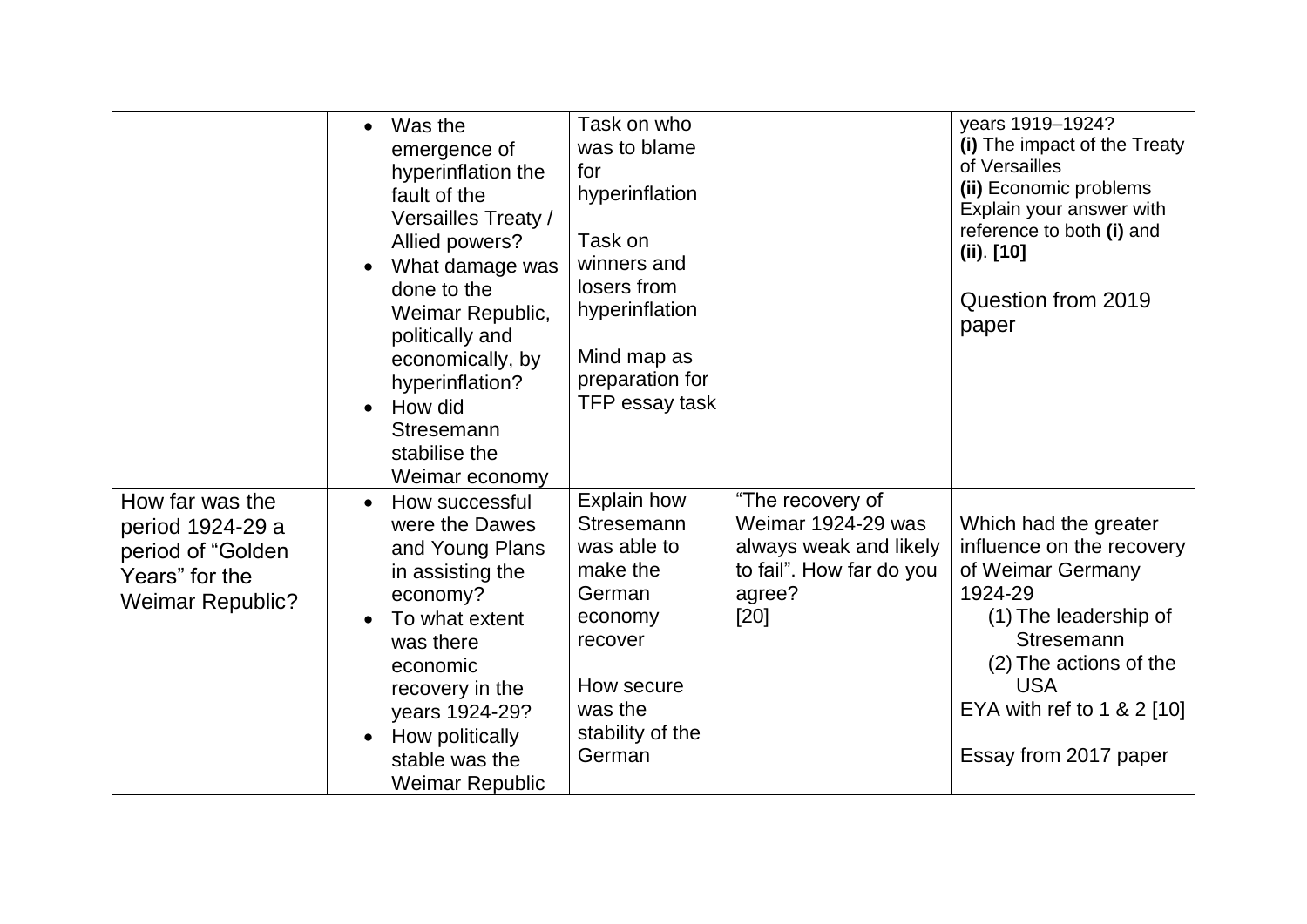|                                                                                | in the years 1924-<br>29?<br>To what extent did<br>working and<br>middle class<br>standards of living<br>improve during<br>this period of the<br><b>Weimar Republic?</b><br>How far does the<br>culture of<br>Germany in the<br>years 1924-29<br>merit the<br>description<br>"Golden Years"? | economy 1924-<br>29?<br>Summarise /<br>complete chart<br>on the cultural<br>achievements<br>of Weimar                                                                |                                                                                                                                                                                                                             |  |
|--------------------------------------------------------------------------------|----------------------------------------------------------------------------------------------------------------------------------------------------------------------------------------------------------------------------------------------------------------------------------------------|----------------------------------------------------------------------------------------------------------------------------------------------------------------------|-----------------------------------------------------------------------------------------------------------------------------------------------------------------------------------------------------------------------------|--|
| What was the<br>impact of the Great<br>Depression on<br><b>Weimar Germany?</b> | Why did the Great<br>Depression have<br>such an impact on<br>Germany?<br>How strong was<br>the Nazi Party<br>before the Great<br>Depression?<br>What effect did the<br>Depression have<br>on government<br>stability in the<br><b>Weimar Republic?</b>                                       | Explain impact<br>of Dawes and<br><b>Young Plans</b><br>Why did the<br>Depression<br>weaken the<br>democratic<br>governments of<br>the WR?<br>Complete<br>diagram on | Which of the following<br>had the greatest impact<br>on the future of the Nazi<br>party?<br>1. The Beer Hall<br>Putsch<br>2. The 25 point<br>programme<br>Explain your answer with<br>reference to the above<br>points (10) |  |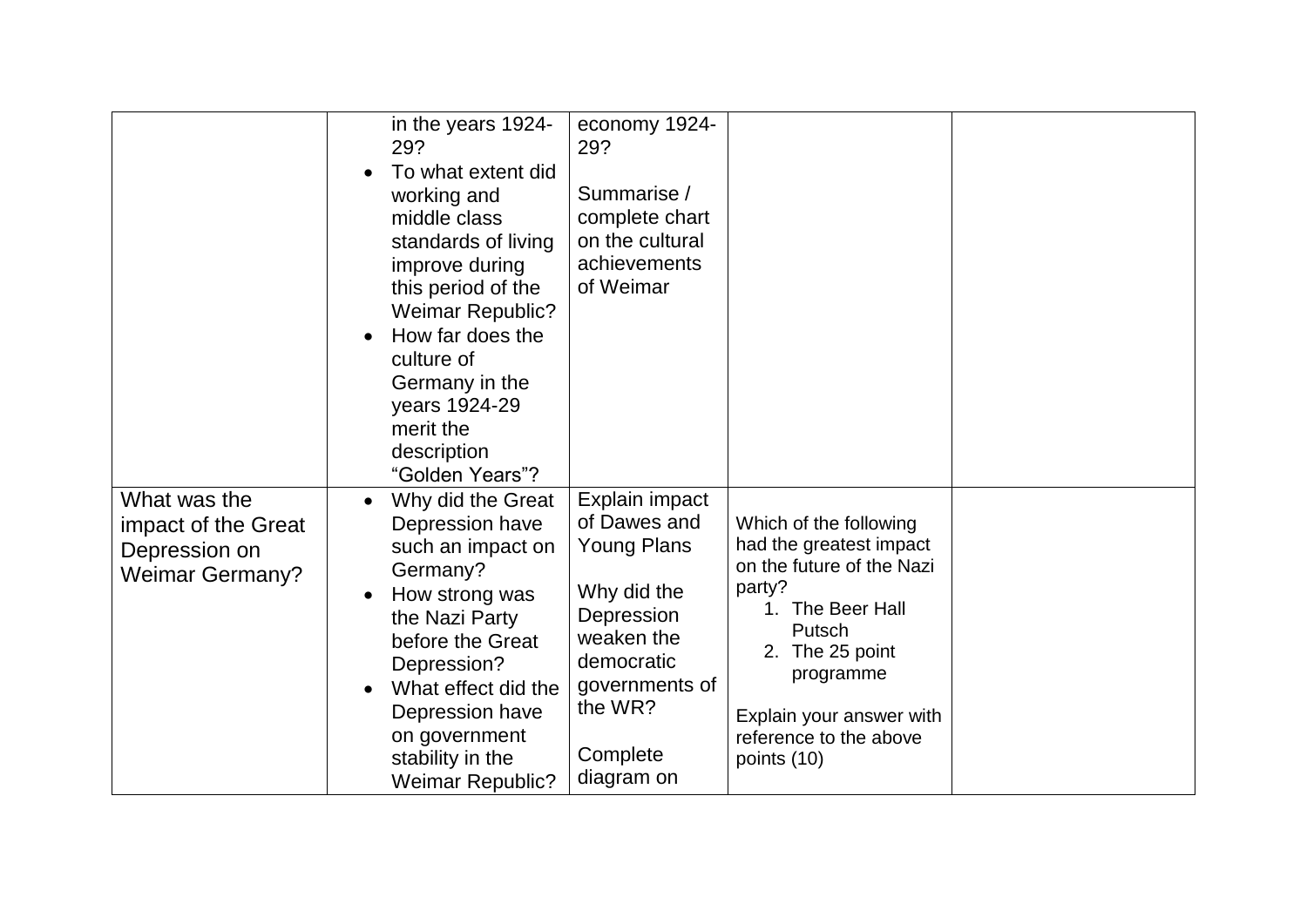|                                                   |                                                                                                                                                                                                                                                                                                                                                       | development of<br>the Nazi Party<br>Task on<br>ideology of the<br>Nazi party<br>Development of<br>Nazi Party after<br><b>MP</b>                                                                                                     |                                                                                                                                                             |                                                                                                                                                                                                                                                                                                                          |
|---------------------------------------------------|-------------------------------------------------------------------------------------------------------------------------------------------------------------------------------------------------------------------------------------------------------------------------------------------------------------------------------------------------------|-------------------------------------------------------------------------------------------------------------------------------------------------------------------------------------------------------------------------------------|-------------------------------------------------------------------------------------------------------------------------------------------------------------|--------------------------------------------------------------------------------------------------------------------------------------------------------------------------------------------------------------------------------------------------------------------------------------------------------------------------|
| Why did Hitler and<br>the Nazis rise to<br>power? | Who was Adolf<br>$\bullet$<br>Hitler?<br>How and why did<br>Parliamentary<br>government break<br>down in<br>Germany?<br>What were the<br>reasons for the<br>rise in the<br>popularity of the<br>Nazi Party?<br>How effective was<br>$\bullet$<br>Nazi propaganda?<br>What was the role<br>of "backstairs<br>intrigue"?<br>Why was Hitler<br>appointed | Timeline of<br>Hitler's life /<br>Career<br>Tasks on<br>consequences<br>of Depression<br>Reactions to<br>the Depression<br>exercise<br>Tasks on<br>effectiveness of<br>Nazi<br>propaganda<br>Tasks on the<br>governments<br>1930-32 | Assess the<br>importance of<br>'backstairs intrigue'<br>to the appointment of<br><b>Adolf Hitler as</b><br>Chancellor of<br>Germany in January<br>1933 (20) | "Hitler's appointment<br>as Chancellor in 1933<br>was due more to the<br>weaknesses of his<br>opponents than Nazi<br>strengths". How far do<br>you agree?<br>$[20]$<br>2018 paper<br>Assess the view that<br>propaganda was the<br>most important factor<br>in the rise of support<br>for Nazism in the years<br>1925-33 |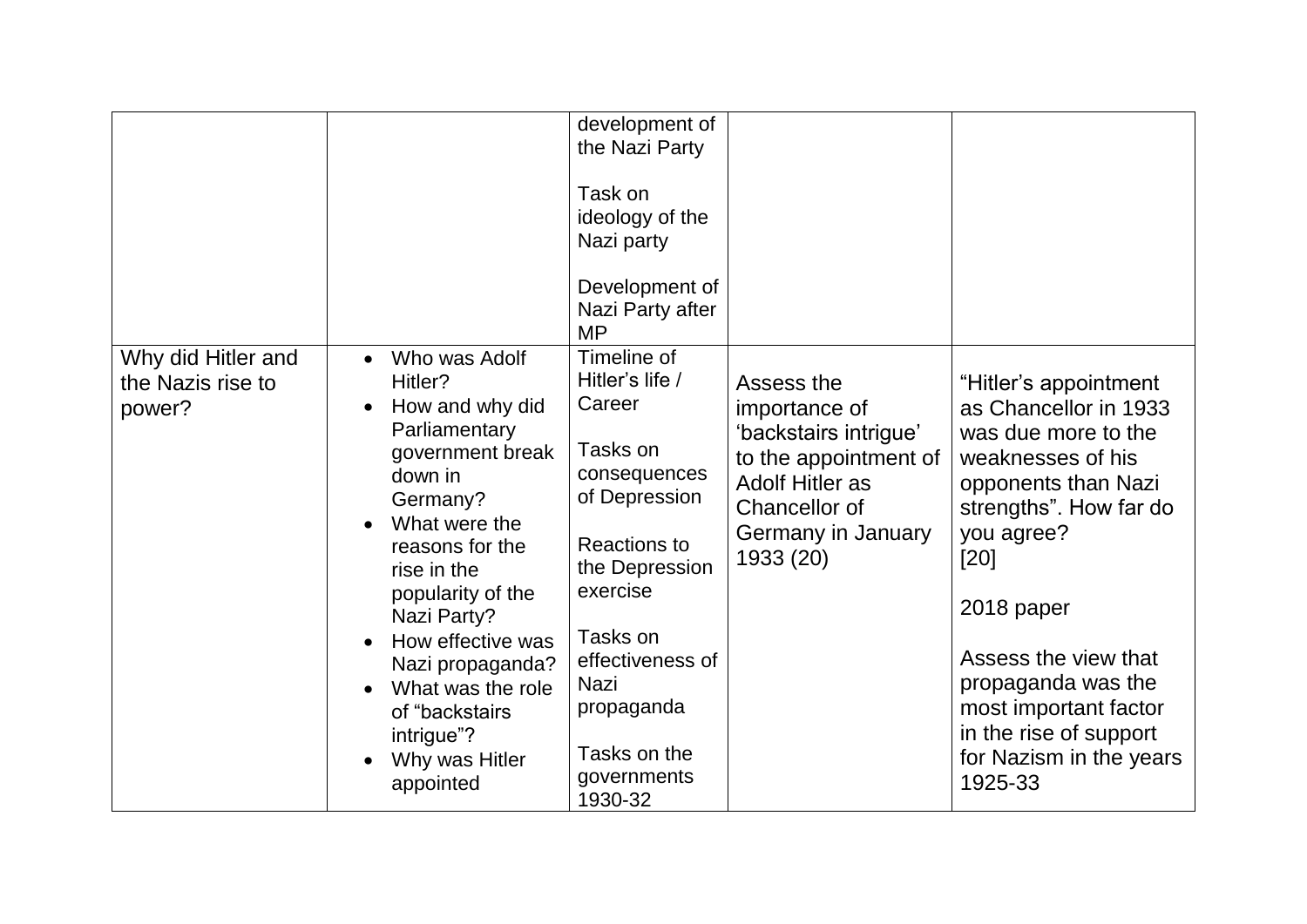|                                                                                                                                                                                           | Chancellor in<br>1933?                                                                                                                                                                                                                                                                                                                                                                                                              | Chart on<br>reasons for<br>Hitler's coming<br>to power                                                                                                                                                                                     |                                                                                                                                                        | Sample paper                                                                                                                                                                                             |
|-------------------------------------------------------------------------------------------------------------------------------------------------------------------------------------------|-------------------------------------------------------------------------------------------------------------------------------------------------------------------------------------------------------------------------------------------------------------------------------------------------------------------------------------------------------------------------------------------------------------------------------------|--------------------------------------------------------------------------------------------------------------------------------------------------------------------------------------------------------------------------------------------|--------------------------------------------------------------------------------------------------------------------------------------------------------|----------------------------------------------------------------------------------------------------------------------------------------------------------------------------------------------------------|
| The<br>establishment of<br>the Nazi<br>dictatorship and<br>its domestic<br>policies Feb 1933<br>$-1939$<br>How did the Nazis<br>consolidate their<br>power from Feb<br>1933 to July 1934? | How was the<br>$\bullet$<br><b>Reichstag Fire</b><br>significant to<br>Hitler's<br>consolidation of<br>power?<br>How were the<br>March elections<br>and Enabling Act<br>significant to<br>Hitler's<br>consolidation of<br>power?<br>How was the<br>process of<br>Gleichschaltung<br>significant to<br>Hitler's<br>consolidation of<br>power?<br>How was the N of<br>$\bullet$<br>LK and the army<br>oath significant to<br>Hitler's | Summarise<br>events of RF /<br>EA / NofLK/<br>army oath<br>Chart to<br>compare<br>significance of<br>events in<br>process of<br>consolidation<br>Explain how life<br>in Germany<br>was "co-<br>ordinated" /<br>why this was<br>significant | "The process of<br>Gleichschaltung was<br>the most important<br>factor in the Nazi<br>consolidation of<br>power"<br>How far do you<br>agree?<br>$[20]$ | Which was of greater<br>importance in<br>establishing the Nazi<br>dictatorship<br>(i)<br>The Enabling<br>Act<br>The Night of<br>(ii)<br>Long Knives<br>EYA ref to (i) and (ii)<br>$[10]$<br>Sample paper |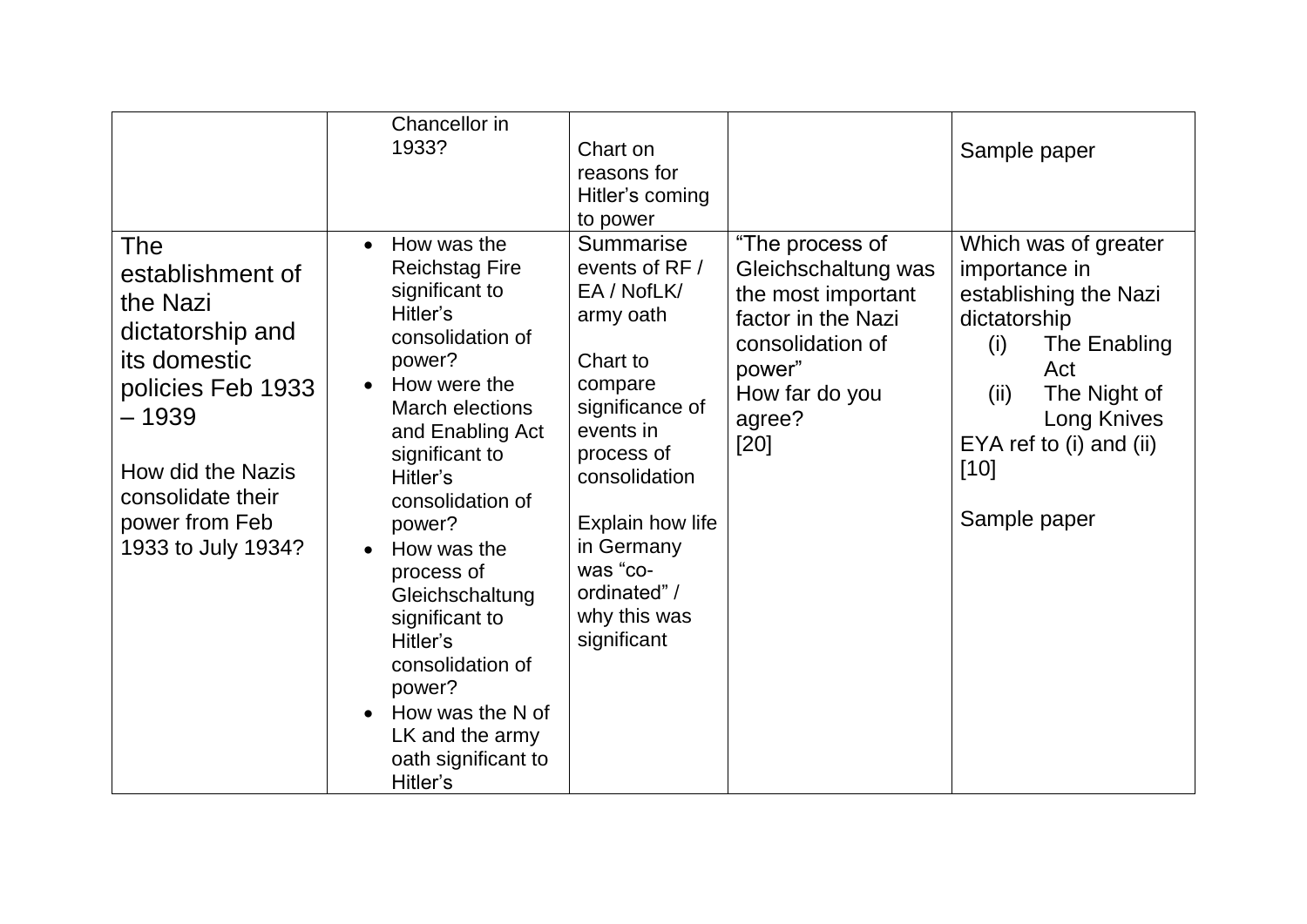|                                                                               | consolidation of<br>power?                                                                                                                                                                                                                                                                                                                                                          |                                                                                                                                                                                                                             |                                                                                                                                     |                                                                                           |
|-------------------------------------------------------------------------------|-------------------------------------------------------------------------------------------------------------------------------------------------------------------------------------------------------------------------------------------------------------------------------------------------------------------------------------------------------------------------------------|-----------------------------------------------------------------------------------------------------------------------------------------------------------------------------------------------------------------------------|-------------------------------------------------------------------------------------------------------------------------------------|-------------------------------------------------------------------------------------------|
| How was Nazi<br>Germany governed<br>$1933 - 39?$                              | What was the<br>$\bullet$<br>machinery of<br>government and<br>administration in<br>Nazi Germany?<br>How significant<br>$\bullet$<br>was terror in Nazi<br>control 1933-39?<br>What were the<br>roles of the<br>Gestapo, SS and<br>courts in<br>maintaining Nazi<br>control?<br>What happened to<br>opponents of the<br>Nazis?<br>What was the Nazi<br>approach to the<br>churches? | Tasks on<br>government<br>system of Nazi<br>Germany<br>Chart on<br>activities / roles<br>of Gestapo /<br>SS / law courts<br>Summary of<br>fate of<br>opponents<br>Explain why<br>terror was<br>effective in<br>Nazi Germany | "Terror was the most<br>important factor in<br>Nazi control of<br>Germany from 1933<br>to 1939". How far do<br>you agree?<br>$[20]$ |                                                                                           |
| How effective were<br>the economic<br>policies of the Nazi<br>regime 1933-39? | How effective was<br><b>Schact's New</b><br>Plan?<br>How effective was<br>Goering's Four<br>Year Plan?                                                                                                                                                                                                                                                                              | Comparison of<br>Schact &<br>Goering<br>Explain role of<br>rearmament in<br>German                                                                                                                                          |                                                                                                                                     | How successful was<br>Nazi economic policy<br>in the years 1933-39?<br>[20]<br>2017 paper |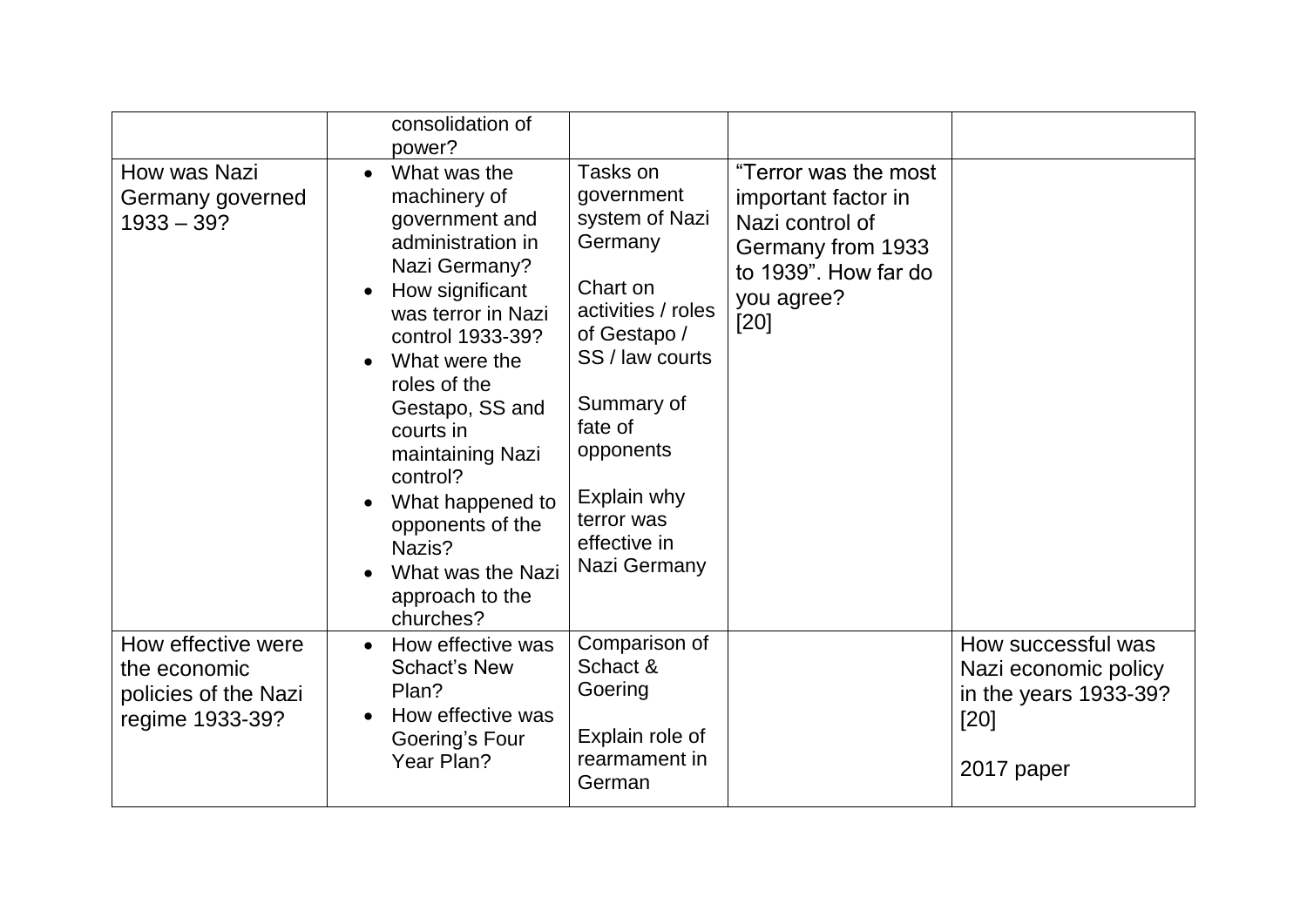|                                             | Was a policy of<br>$\bullet$<br>autarky realistic?<br>How far did<br>economic<br>recovery depend<br>on conscription<br>and rearmament?<br>Was the German<br>$\bullet$<br>Labour Front and | economic<br>recovery<br>How far was<br>German<br>economic<br>policy driven by<br>ideological<br>factors?                                                      |                                                                                                    | Which had a greater<br>impact on the German<br>economy 33-39<br>Policies to<br>(i)<br>reduce<br>unemployment<br>Rearmament<br>(ii)<br>$[10]$          |
|---------------------------------------------|-------------------------------------------------------------------------------------------------------------------------------------------------------------------------------------------|---------------------------------------------------------------------------------------------------------------------------------------------------------------|----------------------------------------------------------------------------------------------------|-------------------------------------------------------------------------------------------------------------------------------------------------------|
|                                             | <b>Strength Through</b><br>Joy popular?                                                                                                                                                   | Summary of<br>role of German<br><b>Labour Front</b><br>How far did the<br>Strength<br>Through Joy<br>programme win<br>over the<br>working class<br>to Nazism? |                                                                                                    | 2018 paper                                                                                                                                            |
| How effective were<br>Nazi social policies? | How effective<br>$\bullet$<br>were policies<br>towards women?<br>How effective<br>$\bullet$<br>were policies<br>towards youth and<br>education?                                           | Chart of<br>policies<br>towards women<br>/ and / or youth<br>How effective<br>were Nazi<br>education<br>policies?                                             | "Nazi racial policies<br>had widespread<br>support from German<br>people" How far do<br>you agree? | With which social<br>group did the Nazis<br>have greater success<br>in imposing their ideals<br>Youth<br>(i)<br>Women<br>(ii)<br>$[10]$<br>2017 paper |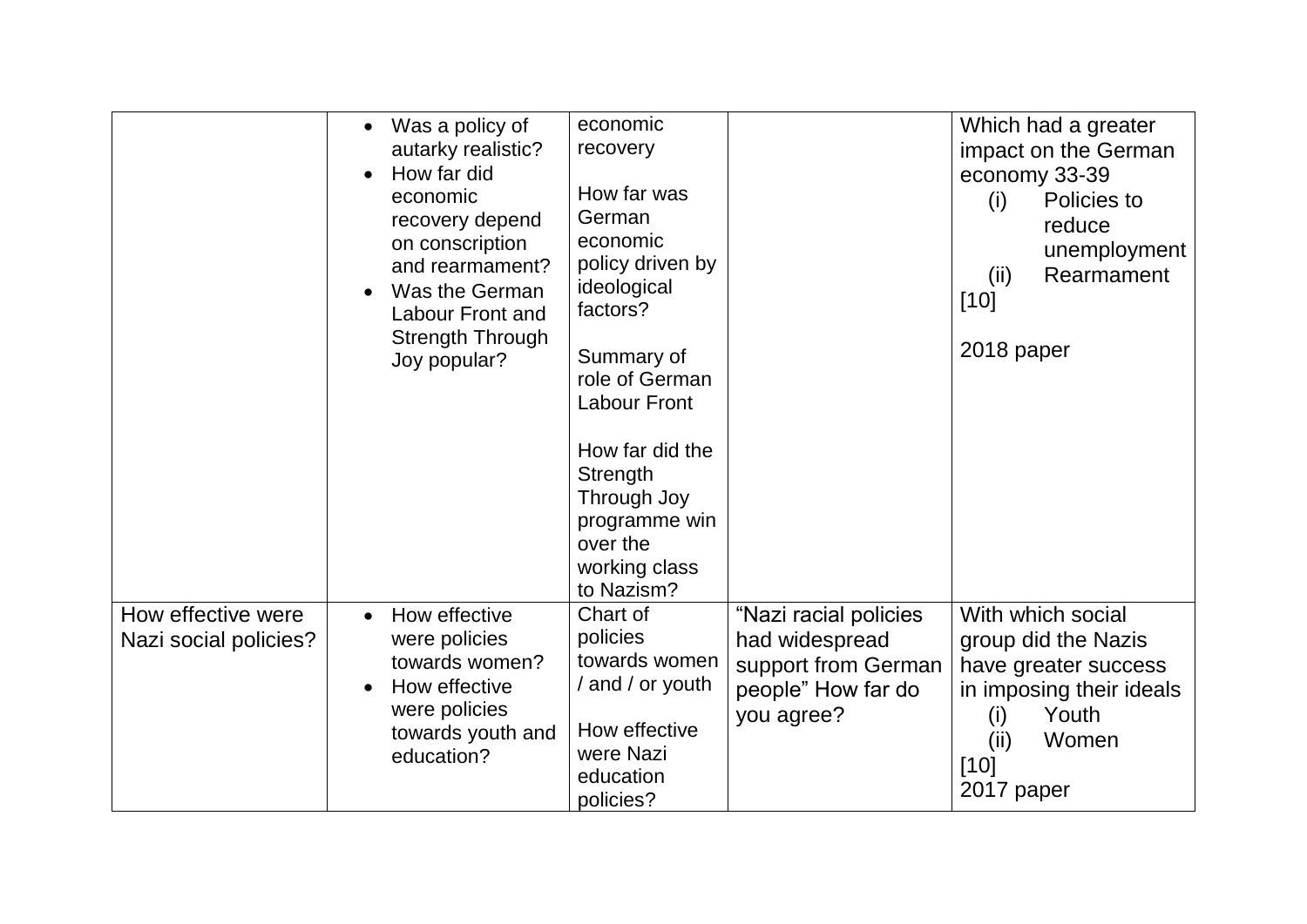|                                                                                                                            | How widely<br>$\bullet$<br>supported were<br>Nazi racial<br>policies?                                                                                                                                                                        | How consistent<br>were Nazi<br>policies<br>towards<br>women?<br>Timeline of<br>policy towards<br>the Jews                                                                                                                        |                                                                                                                                                                                                                                                                                                                              |
|----------------------------------------------------------------------------------------------------------------------------|----------------------------------------------------------------------------------------------------------------------------------------------------------------------------------------------------------------------------------------------|----------------------------------------------------------------------------------------------------------------------------------------------------------------------------------------------------------------------------------|------------------------------------------------------------------------------------------------------------------------------------------------------------------------------------------------------------------------------------------------------------------------------------------------------------------------------|
| The impact of war<br>and defeat on<br><b>Germany 1939 -</b><br>49<br>How was German<br>society organised<br>for total war? | How far was the<br>German economy<br>organised to take<br>part in total war?<br>What impact did<br>bombing make on<br>Germany?<br>Did German<br>morale deteriorate<br>through the war?<br>What was the<br>impact of rationing<br>on Germany? | Explain what is<br>meant by total<br>war<br>What were the<br>key features of<br>total war and its<br>impact on<br>civilians?<br>Tasks on impact<br>of bombing<br>How was morale<br>affected by<br>$\ldots$ [range of<br>issues]? | Which had greater<br>effect on German<br>civilians 1939-45<br>Policy of Total<br>(i)<br>War<br>Allied bombing<br>(ii)<br>$[10]$<br>2018 paper<br>"The main reason for<br>the worsening quality<br>of life for German<br>citizens 1939-45 was<br>the impact of Allied<br>bombing" How far do<br>you agree? [20]<br>2019 paper |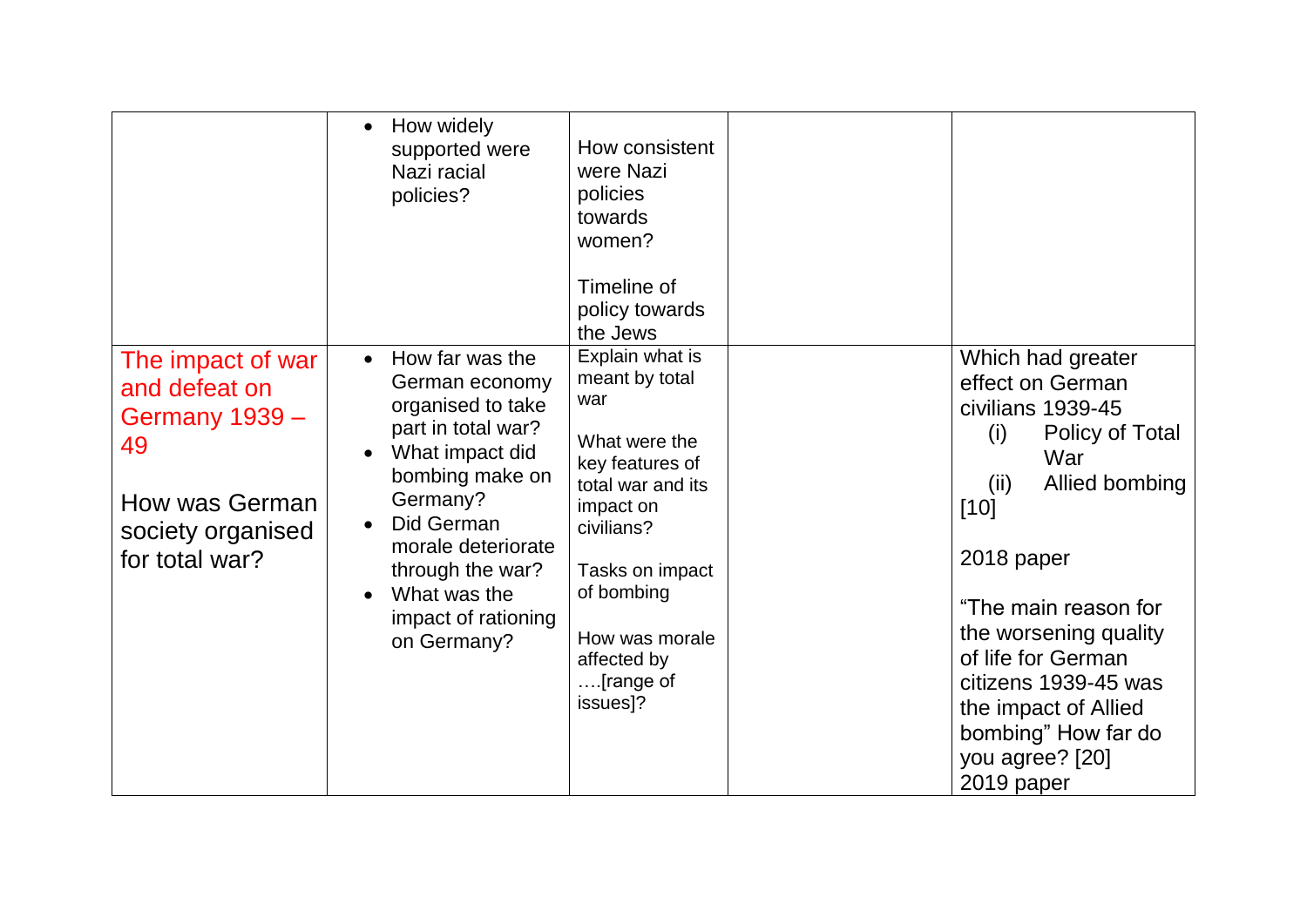| Why was the war so<br>destructive and<br>genocidal?                      | Was there support<br>for Nazi racial<br>policy and the<br><b>Final Solution?</b><br>How much support<br>was there for acts<br>of opposition and<br>resistance?                                                            | Assess different<br>interpretations of<br>responsibility for<br>genocide<br>Compare actions<br>/effectiveness of<br>different<br>resistance<br>groups eg youth<br>movements,<br><b>White Rose</b> | Who had a greater<br>impact in opposition<br>to the wartime<br>policies of the Nazis/<br>Youth<br>(i)<br>resistance<br>movements<br>Working<br>(ii)<br>class<br>resistance |  |
|--------------------------------------------------------------------------|---------------------------------------------------------------------------------------------------------------------------------------------------------------------------------------------------------------------------|---------------------------------------------------------------------------------------------------------------------------------------------------------------------------------------------------|----------------------------------------------------------------------------------------------------------------------------------------------------------------------------|--|
| What were the<br>consequences of<br>the Second World<br>War for Germany? | Why was<br>$\bullet$<br>Germany divided?<br>Why was the<br>beginning of the<br>Cold War<br>significant for<br>Germany?<br>What were the<br>results of Bizonia?<br>Why did the Berlin<br>Blockade / Airlift<br>take place? | Chronology of<br>events 1945-49<br>Explain the<br>significance of<br><b>Berlin</b><br><b>Were Allied</b><br>policies in 1945<br>more successful<br>than those in<br>1919?                         | "The division of<br>Germany into two<br>parts was inevitable<br>from the moment war<br>ended in 1945". How<br>far do you agree?                                            |  |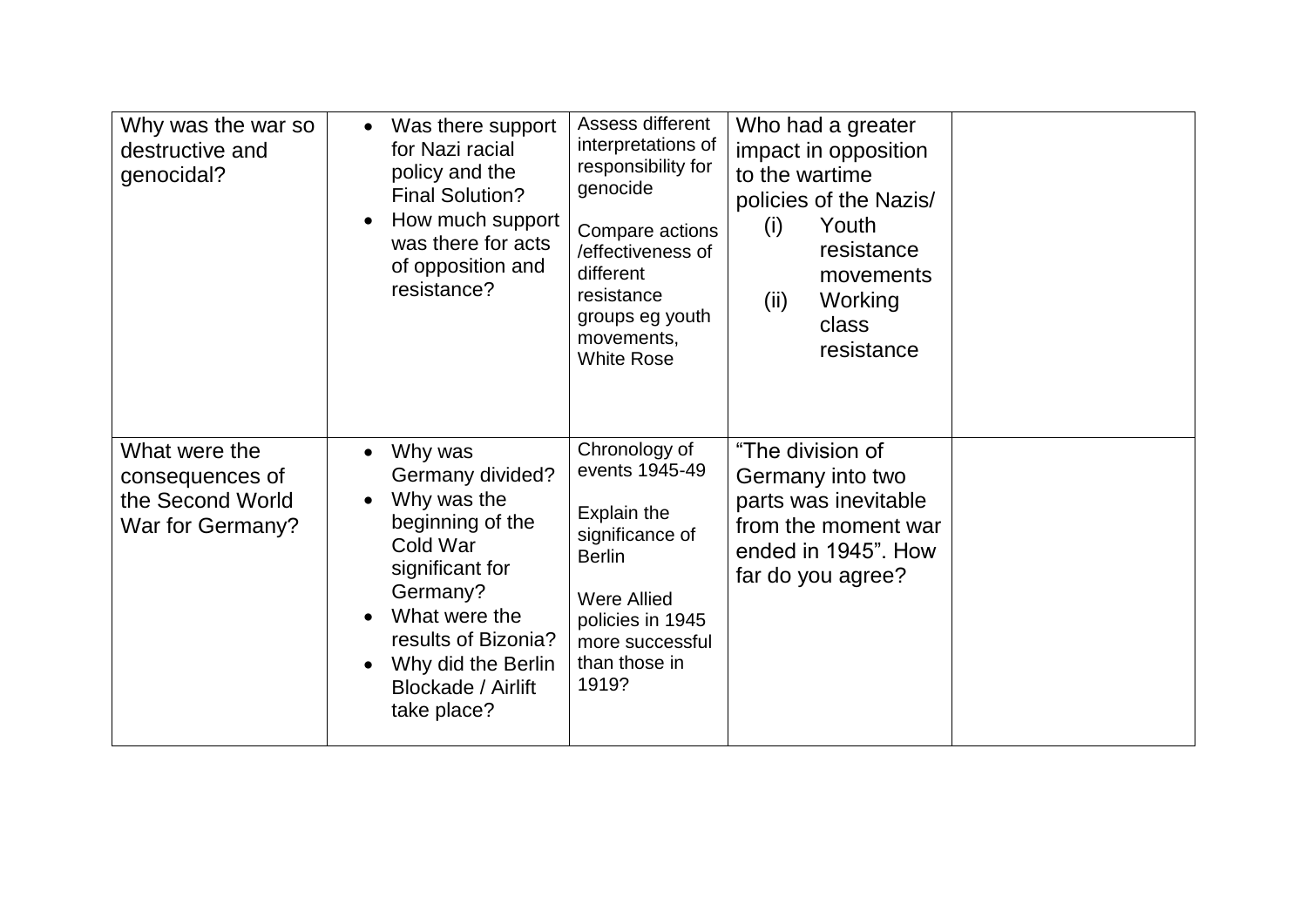| <b>Divided</b><br>Germany: The<br><b>Federal Republic</b><br>and the DDR<br>1949-63<br>What lay behind<br>the creation of<br>"West Germany"? | Why was<br>$\bullet$<br>Germany divided<br>into two by 1949?<br>What was the<br>significance of the<br>Basic Law and the<br>constitution of<br><b>West Germany?</b><br>Why were the<br>results of the 1949<br>election<br>important? | Chart<br>summarising<br>decisions at<br>Potsdam & Yalta<br>Explain<br>significance of<br><b>Basic Law</b><br>Chart<br>summarising<br>results of /<br>significance of<br>1949 election |                                                                                                                     | What was more<br>important in ensuring<br>stability in Fed Rep<br>1949-63<br><b>Basic Law</b><br>(i)<br>(ii)<br>Economic<br>miracle<br>$[10]$<br>Sample paper      |
|----------------------------------------------------------------------------------------------------------------------------------------------|--------------------------------------------------------------------------------------------------------------------------------------------------------------------------------------------------------------------------------------|---------------------------------------------------------------------------------------------------------------------------------------------------------------------------------------|---------------------------------------------------------------------------------------------------------------------|--------------------------------------------------------------------------------------------------------------------------------------------------------------------|
| Why was there a<br>post war "economic<br>miracle" in West<br>Germany?                                                                        | How did West<br>Germany achieve<br>political and<br>economic<br>stability?<br>How valid is the<br>term "economic<br>miracle" for what<br>happened in West<br>Germany 1949-<br>63?                                                    | Chart<br>summarising<br>range of reasons<br>for the<br>"economic<br>miracle"<br>Summary of<br>economic growth<br>and its results<br>1949-63                                           | "Support from the<br>USA was the most<br>important reason for<br>the economic<br>miracle". How far do<br>you agree? | "The most important<br>reason Adenauer was<br>able to remain in power<br>for so long was the<br>economic miracle" How<br>far do you agree?<br>[20]<br>Sample paper |
| How did West<br>Germany rebuild<br>relationships with                                                                                        | What was the<br>$\bullet$<br>foreign policy<br>approach of West                                                                                                                                                                      | Explain how<br><b>West Germany</b><br>was re-<br>integrated into<br>the structures of                                                                                                 |                                                                                                                     | "The foreign policy of<br>the Federal Republic<br>was its greatest                                                                                                 |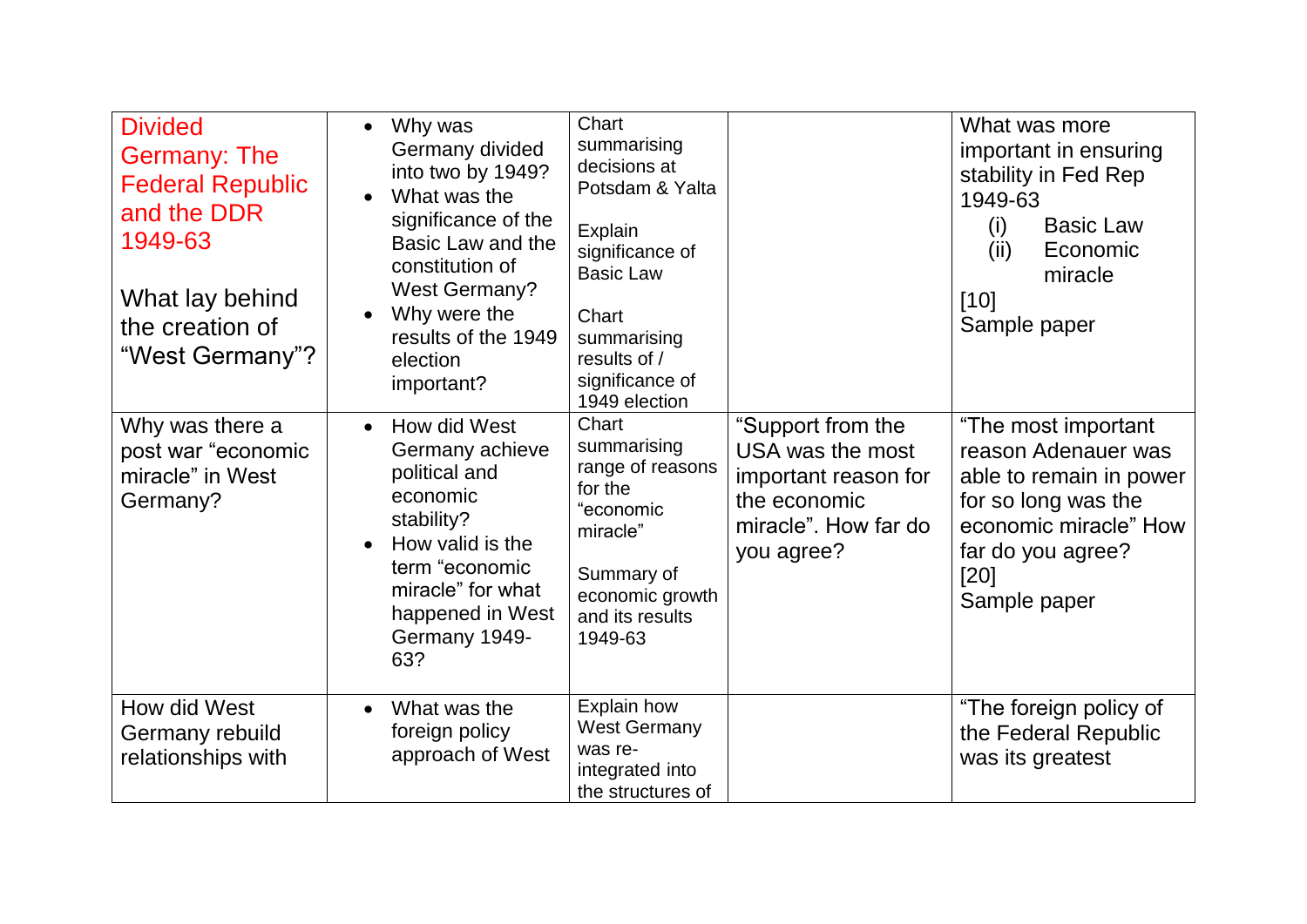| other countries of<br>the "West"?                                                                            | Germany 1949 to<br>1963?<br>How were<br>relations with<br>France rebuilt<br>after 1949?<br>What role did<br><b>West Germany</b><br>play in the<br>development of<br>the EEC?<br>What were West<br>Germany's<br>relations with the<br>super powers of<br>the USA and<br>USSR, and with<br>the GDR? | the West 1949-<br>63<br>Chronology /<br>timeline of main<br>events ion<br>foreign policy in<br>relation to both<br><b>USA and USSR</b><br>Explain how and<br>why the Federal<br>Republic was<br>important to the<br>creation of the<br><b>EEC</b> |                                                                                                                             | success 1949-63".<br>How far do you agree?<br>$[20]$<br>2017 paper |
|--------------------------------------------------------------------------------------------------------------|---------------------------------------------------------------------------------------------------------------------------------------------------------------------------------------------------------------------------------------------------------------------------------------------------|---------------------------------------------------------------------------------------------------------------------------------------------------------------------------------------------------------------------------------------------------|-----------------------------------------------------------------------------------------------------------------------------|--------------------------------------------------------------------|
| How did national<br>and international<br>political events<br>affect the stability of<br><b>West Germany?</b> | What were the<br>$\bullet$<br>results of the<br>elections of 1953 /<br>1957 / 1961?<br>How did the<br>$\bullet$<br>building of the<br><b>Berlin Wall affect</b><br>the relationship of<br><b>West Germany</b><br>with the GDR?                                                                    | Chart<br>summarising the<br>results of the<br>elections of 1953<br>to 1961<br>Explain the<br>significance of<br>these election<br>results                                                                                                         | "The Der Spiegel<br>crisis was the most<br>important reason for<br>Adenauer's fall from<br>power". How far do<br>you agree? |                                                                    |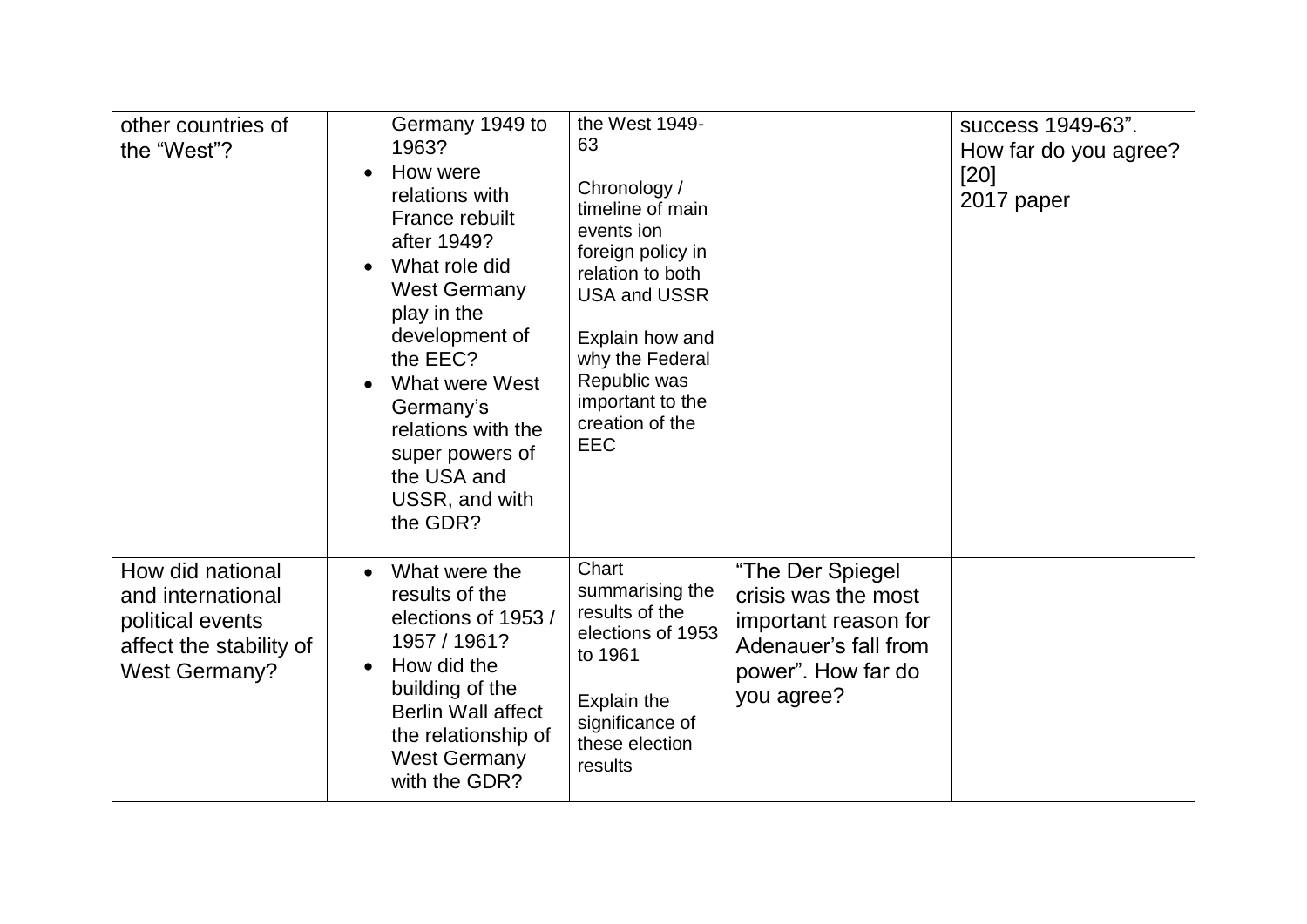|                                                                                    | How far was the<br>$\bullet$<br>Der Spiegel crisis<br>the explanation of<br>Adenauer's<br>decline in<br>authority?                                                                                          | Assess the<br>significance of<br>the building of<br>the Berlin Wall<br>Table giving the<br>reasons for<br>Adenauer's fall<br>from power                                                          |                                                                                                                                                                       |
|------------------------------------------------------------------------------------|-------------------------------------------------------------------------------------------------------------------------------------------------------------------------------------------------------------|--------------------------------------------------------------------------------------------------------------------------------------------------------------------------------------------------|-----------------------------------------------------------------------------------------------------------------------------------------------------------------------|
| To what extent was<br>West Germany a<br>stable and<br>successful state by<br>1963? | How had West<br>$\bullet$<br>Germany<br>transformed in the<br>years 1949 to<br>1963?                                                                                                                        | Comparison of<br><b>West Germany</b><br>in 1949<br>compared to<br><b>West Germany</b><br>in 1963                                                                                                 | "The government of the<br><b>GDR</b> entirely failed to<br>achieve its domestic<br>aims in the years 1949-<br>63". How far do you<br>agree?<br>$[20]$<br>2019 paper   |
| How successful was<br>the GDR in then<br>period 1949 to<br>1963?                   | How stable was<br>$\bullet$<br>the GDR in 1949?<br>What impact did<br>the 1953 Uprising<br>have on the<br>policies of the<br>GDR?<br>What impact did<br>changes to the<br>economy of the<br>GDR have in the | Comparison of<br>the GDR in 1949<br>compared to<br>1963<br>Chart<br>summarising<br>impact of<br>policies of GDR<br>on various<br>groups in society<br>eg the churches,<br>trade unions,<br>vouth | "The policies of the<br>government of the<br><b>GDR transformed East</b><br>German society in the<br>years 1949-63". How<br>far do you agree?<br>$[20]$<br>2018 paper |